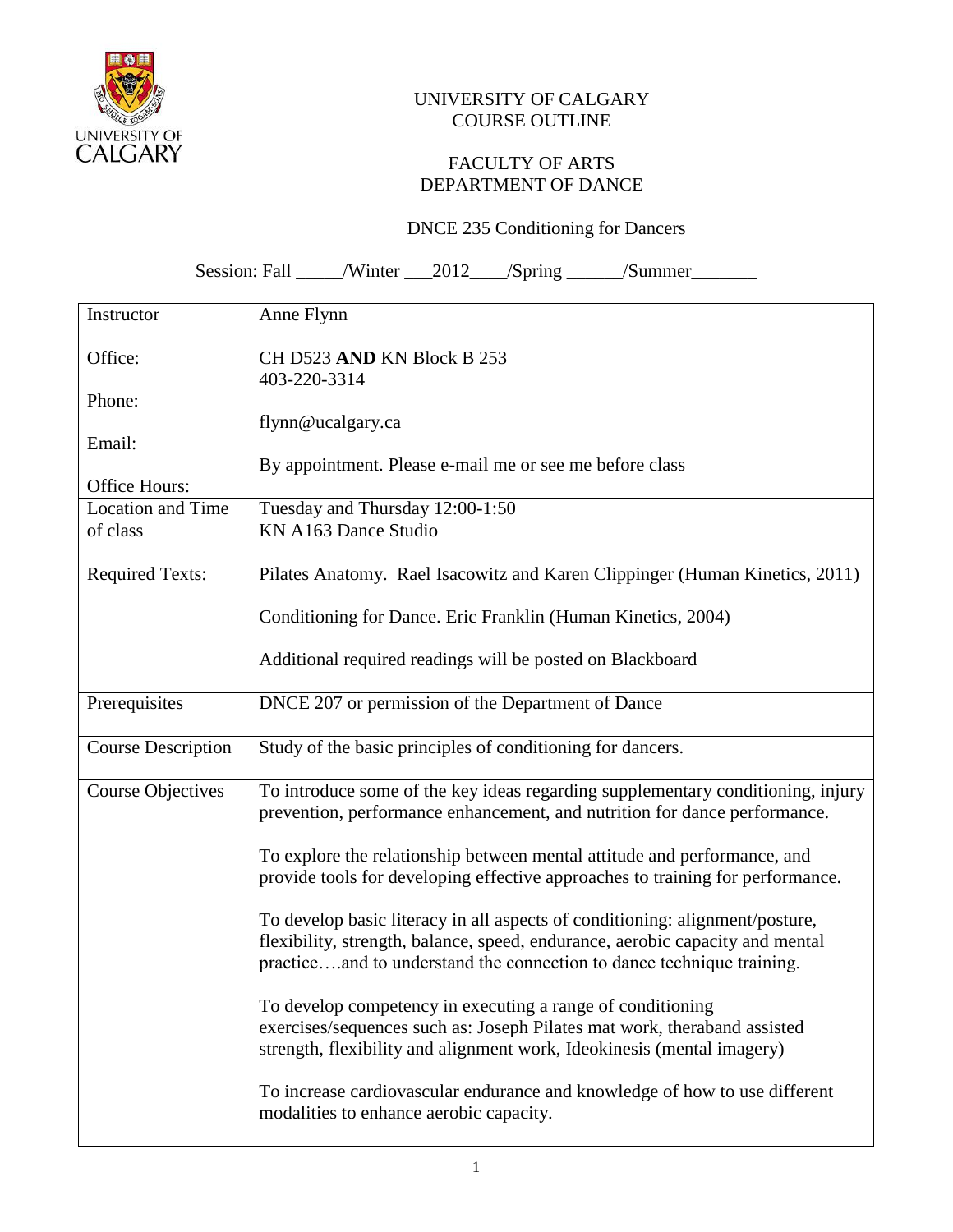| <b>Course Activities</b><br><b>And Supplies</b> | To introduce students to the work carried out by members of the International<br>Association for Dance Medicine and Science.<br>To introduce students to quantitative and qualitative research in dance science.<br>To introduce students to the concept of inquiry-based learning and provide them<br>with an opportunity to engage in research, collaboration and public presentation.<br>Each class will consist of practice and lecture, unless noted otherwise. Wear<br>activity-friendly clothing.                                                                                                                     |
|-------------------------------------------------|------------------------------------------------------------------------------------------------------------------------------------------------------------------------------------------------------------------------------------------------------------------------------------------------------------------------------------------------------------------------------------------------------------------------------------------------------------------------------------------------------------------------------------------------------------------------------------------------------------------------------|
|                                                 | You will need to get a blank notebook for class notes, logging conditioning<br>sessions and journal entries.                                                                                                                                                                                                                                                                                                                                                                                                                                                                                                                 |
|                                                 | You will be required to purchase a set of therabands, a set of 4 inch balls, and<br>yoga mat.                                                                                                                                                                                                                                                                                                                                                                                                                                                                                                                                |
|                                                 | You will also be required to pay for fitness/nutritional assessment<br>(approximately \$80.00)                                                                                                                                                                                                                                                                                                                                                                                                                                                                                                                               |
| <b>Course Content</b>                           | Principles of Dance Conditioning-<br>Principles of biomechanical alignment during the execution of movement for<br>high performance and injury prevention- THIS WILL BE THE PRIME FOCUS<br>OF THE COURSE<br>Assessment of cardiovascular capacity, alignment, strength, flexibility, balance<br>Pilates floor work<br>Irene Dowd's Ideokinesis<br>resistance training<br>Aerobic training<br>Nutrition basics for high performance<br>Introduction to the concept of Self-compassion as a tool for enhanced<br>performance and well-being<br>Introduction to inquiry-based learning, and dance science research publications |
| Assessments                                     | 35%<br>Dates TBA<br>Quizes:<br>10%<br>Research journal<br>Participation/skill development<br>20%<br>Mid-term exam:<br>35%<br>February 16, 2012                                                                                                                                                                                                                                                                                                                                                                                                                                                                               |
| Grading Scale and<br>Attendance                 | 98-100<br>$A+$<br>94-97<br>A<br>90-93<br>$A-$<br>86-89<br>$B+$<br>82-85<br>B<br>78-81<br>$B-$<br>$C+$<br>74-77                                                                                                                                                                                                                                                                                                                                                                                                                                                                                                               |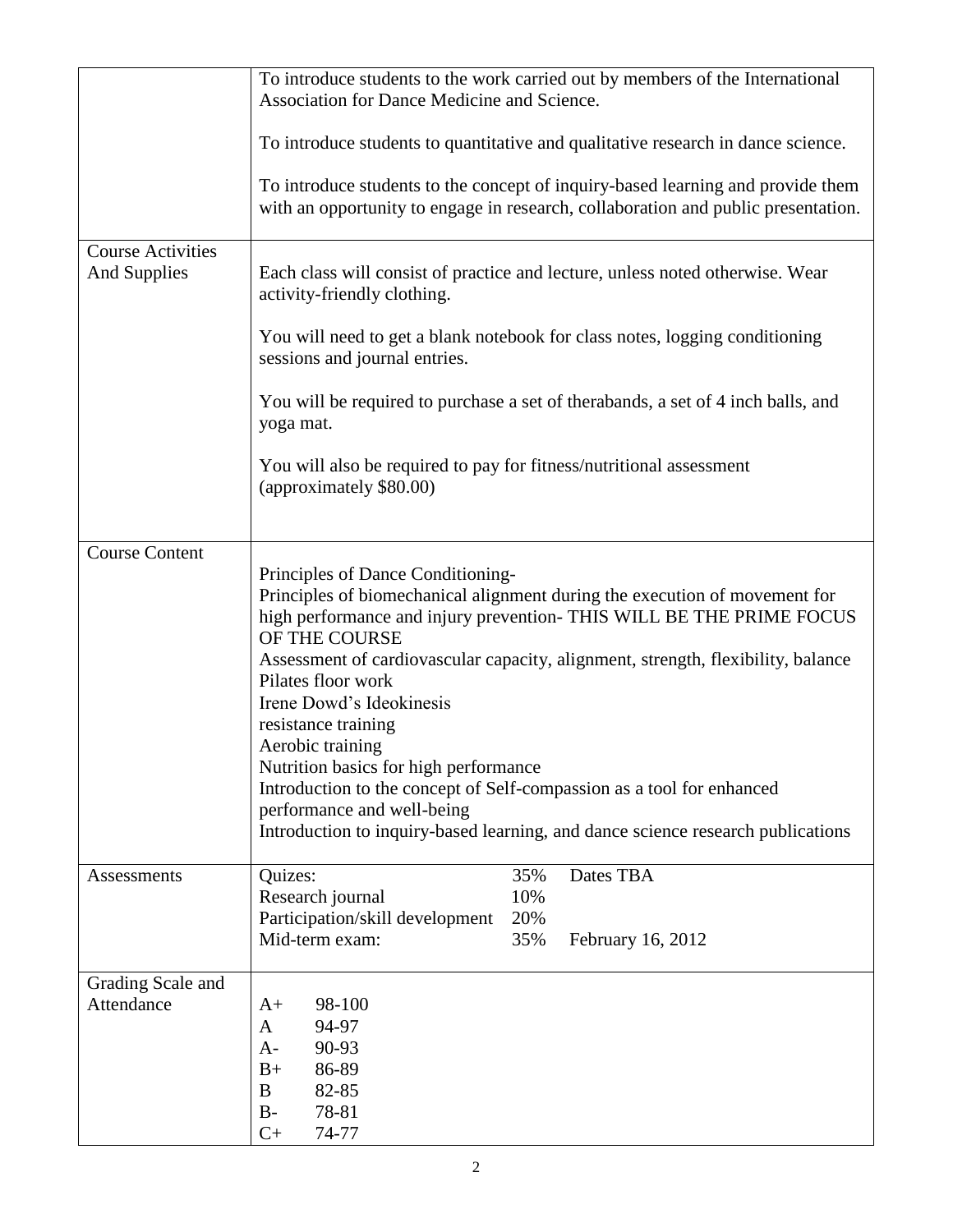|                        | $\mathcal{C}$<br>70-73                                                                                                                     |
|------------------------|--------------------------------------------------------------------------------------------------------------------------------------------|
|                        | 66-69<br>$C-$                                                                                                                              |
|                        | $62 - 65$                                                                                                                                  |
|                        | $D+$                                                                                                                                       |
|                        | 58-61<br>D                                                                                                                                 |
|                        | below 58<br>F                                                                                                                              |
|                        |                                                                                                                                            |
|                        | Due to the experiential nature of the course, classes are equivalent to                                                                    |
|                        | assignments. Therefore, attendance is mandatory to complete the course                                                                     |
|                        | requirements                                                                                                                               |
| <b>FACULTY OF ARTS</b> |                                                                                                                                            |
| <b>ADVISING AND</b>    | Have a question, but not sure where to start? The new Faculty of Arts Program                                                              |
| <b>STUDENT</b>         | Information Centre (PIC) is your information resource for everything in Arts! Drop in at                                                   |
| <b>INFORMATION</b>     | SS110, call us at 403-220-3580 or email us at artsads@ucalgary.ca. You can also visit                                                      |
| <b>RESOURCES</b>       | the Faculty of Arts website at http://arts.ucalgary.ca/undergraduate which has detailed                                                    |
|                        | information on common academic concerns.                                                                                                   |
|                        |                                                                                                                                            |
|                        | For program planning and advice, contact the Student Success Centre (formerly the                                                          |
|                        | Undergraduate programs Office) at (403) 220-5881 or visit them in their new space on                                                       |
|                        | the 3 <sup>rd</sup> Floor of the Taylor Family Digital Library.                                                                            |
|                        |                                                                                                                                            |
|                        | For registration (add/drop/swap), paying fees and assistance with your Student Centre,                                                     |
|                        | contact Enrolment Services at (403) 210-ROCK [7625] or visit them at the MacKimmie                                                         |
|                        | Library Block.                                                                                                                             |
|                        |                                                                                                                                            |
| <b>ACADEMIC</b>        | http://www.ucalgary.ca/drc/node/46                                                                                                         |
| <b>ACCOMMODATION</b>   |                                                                                                                                            |
| <b>FOIP</b>            | http://www.ucalgary.ca/secretariat/privacy                                                                                                 |
|                        |                                                                                                                                            |
|                        |                                                                                                                                            |
| <b>ACADEMIC</b>        | http://www.ucalgary.ca/pubs/calendar/current/f.html                                                                                        |
| <b>STANDING</b>        |                                                                                                                                            |
| <b>CAMPUS SECURITY</b> | 220-5333. Help phones: located throughout campus, parking lots, elevators. They connect                                                    |
|                        | directly to Campus Security; in case of emergency, press the red button.                                                                   |
| <b>COURSE OUTLINES</b> | It is possible that you will be asked for copies of this outline for credit transfers to other                                             |
| FOR TRANSFER           | institutions or for proof of work done. It is the student's responsibility to keep these outlines and                                      |
| <b>CREDIT</b>          | provide them to employers or other universities when requested. Please ensure that outlines of                                             |
|                        | all the courses you take are kept in a safe place for your future reference. Departments/Programs                                          |
|                        | do not guarantee that they will provide copies.                                                                                            |
| DEFERRALS OF           | It is possible to request a deferral of term work or final examinations for reasons of illness,                                            |
| <b>EXAMS/TERM WORK</b> | accident, family or domestic affliction, or religious obligations. Please check with your advisor                                          |
|                        | if any of these issues make it impossible for you to sit an exam or finish term work by stated<br>deadlines.                               |
| <b>EMERGENCY</b>       | http://www.ucalgary.ca/emergencyplan/assemblypoints                                                                                        |
| <b>EVACUATION</b>      |                                                                                                                                            |
| <b>LETTER OF</b>       | If you wish to study at another institution while registered at the UofC, you must have a letter of                                        |
| <b>PERMISSION</b>      | permission. You can submit your request through your Student Centre at MyUofC. Students                                                    |
|                        | must have the Letter of Permission before they take the course at another school. Failure to                                               |
|                        | prepare may result in no credit awarded and could result in suspension from the faculty.                                                   |
| <b>PLAGIARISM</b>      | Using any source whatsoever without clearly documenting it is a serious academic offense. For                                              |
|                        | details see the University of Calgary Calendar. Consequences include failure on the assignment,                                            |
|                        | failure in the course and possibly suspension or expulsion from the university. You must                                                   |
|                        | document not only direct quotations but also paraphrases and ideas where they appear in your                                               |
|                        | text. A reference list at the end is insufficient by itself. Readers must be able to tell exactly where                                    |
|                        | your words and ideas end and other people's words and ideas begin. This includes assignments                                               |
|                        | submitted in non-traditional formats such as Web pages or visual media, and material taken from                                            |
|                        | such sources. Please consult your instructor or the Writing Centre if you have any questions                                               |
| <b>SAFEWALK</b>        | regarding how to document sources. http://www.efwr.ucalgary.ca/writingcentre<br>220-5333 anytime. http://www.ucalgary.ca/security/safewalk |